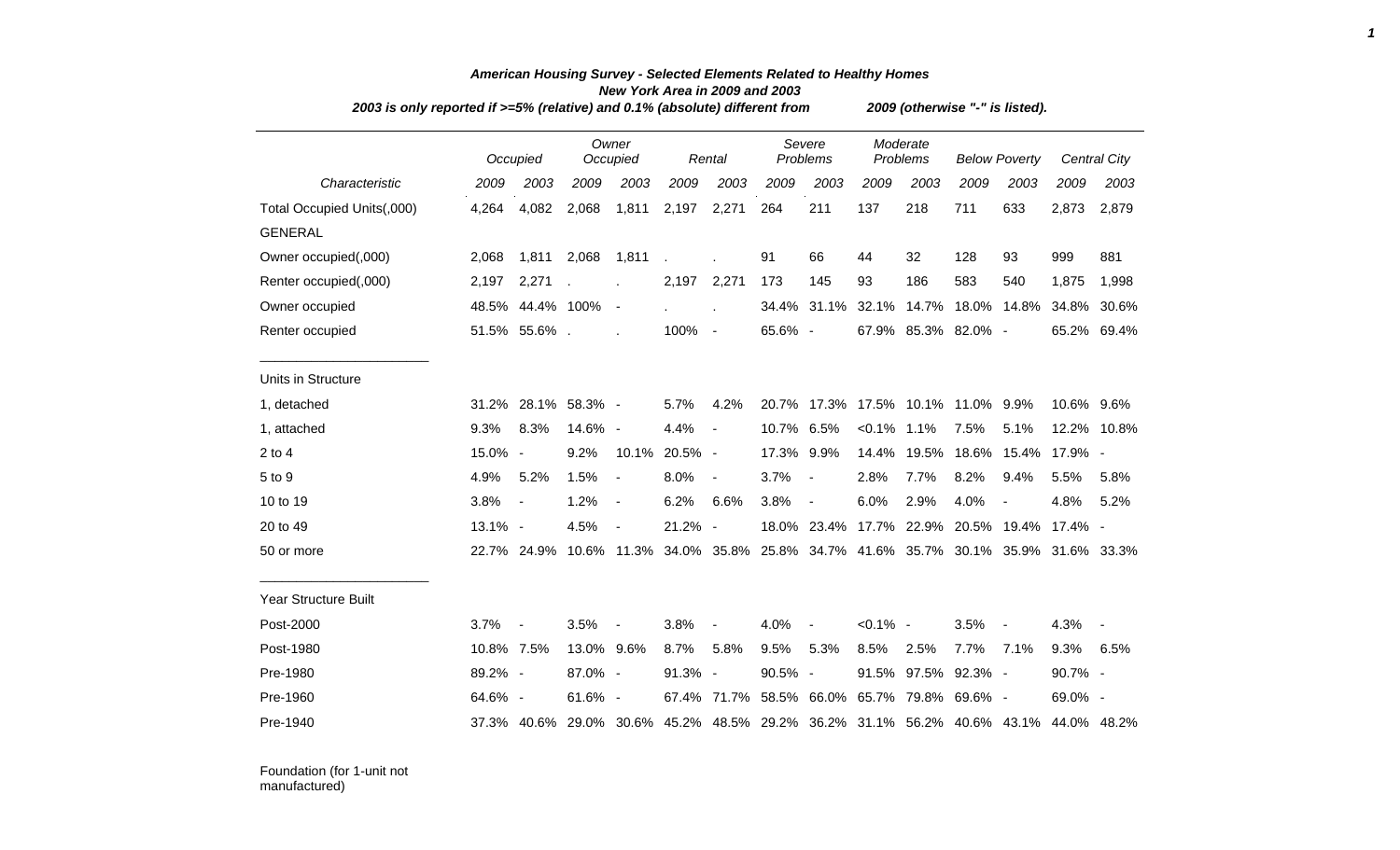|                                                        |         | Occupied                     |                                    | Owner<br>Occupied        |          | Rental                   |                | Severe<br>Problems                        |             | Moderate<br>Problems     |                       | <b>Below Poverty</b>     |                | <b>Central City</b>      |
|--------------------------------------------------------|---------|------------------------------|------------------------------------|--------------------------|----------|--------------------------|----------------|-------------------------------------------|-------------|--------------------------|-----------------------|--------------------------|----------------|--------------------------|
| Characteristic                                         | 2009    | 2003                         | 2009                               | 2003                     | 2009     | 2003                     | 2009           | 2003                                      | 2009        | 2003                     | 2009                  | 2003                     | 2009           | 2003                     |
| 1-Unit not manufactured(,000)                          | 1,728   | 1,485                        | 1,507                              | 1,309                    | 221      | 176                      | 83             | 50                                        | 24          | 25                       | 132                   | 95                       | 654            | 586                      |
| With a basement under all of<br>house                  |         |                              | 69.6% 64.8% 69.4% 63.5% 71.0% -    |                          |          |                          | 70.5%          | $\sim$                                    | 61.5%       | 50.0%                    | 69.9% -               |                          | 83.3%          | 78.3%                    |
| With a basement under part of<br>house                 |         |                              | 13.7% 18.2% 13.7% 19.6% 13.7% 8.2% |                          |          |                          | 8.8%           | 4.9%                                      | 9.4%        | 22.9%                    | 13.8% 8.6%            |                          | 6.5%           | 10.1%                    |
| With a crawl space                                     | 2.6%    | $\blacksquare$               | 2.9%                               | $\overline{\phantom{a}}$ | 0.9%     | $\blacksquare$           | 6.0%           |                                           | 9.2%        | 15.1%                    | 4.5%                  |                          | 2.3%           |                          |
| On a concrete slab                                     | 13.6% - |                              | 13.7% -                            |                          | 12.9% -  |                          | 14.7%          | 16.1%                                     | 19.9%       | 12.0%                    |                       | 11.9% 15.3%              | 7.4%           | 7.9%                     |
| In some other way                                      | 0.4%    | $\overline{\phantom{a}}$     | 0.3%                               | $\blacksquare$           | 1.5%     | $\overline{\phantom{a}}$ | $< 0.1\%$ -    |                                           | $< 0.1\%$ - |                          | $< 0.1\%$ 0.9%        |                          | 0.5%           | $\overline{\phantom{a}}$ |
|                                                        |         |                              |                                    |                          |          |                          |                |                                           |             |                          |                       |                          |                |                          |
| <b>EXTERIOR</b>                                        |         |                              |                                    |                          |          |                          |                |                                           |             |                          |                       |                          |                |                          |
| <b>External Building Conditions (non</b><br>multiunit) |         |                              |                                    |                          |          |                          |                |                                           |             |                          |                       |                          |                |                          |
| Sagging roof                                           | 0.8%    | $\overline{a}$               | 0.9%                               | $\blacksquare$           | $<0.1\%$ | 8.8%                     | $< 0.1\%$ -    |                                           | 12.0%       | 11.0% 1.7%               |                       | $\overline{\phantom{a}}$ | 0.3%           |                          |
| Missing roofing material                               | 2.2%    | $\blacksquare$               | 1.9%                               | $\blacksquare$           | 3.8%     | 7.0%                     | $< 0.1\%$ 4.7% |                                           | 12.0%       | $< 0.1\%$ 5.0%           |                       | $< 0.1\%$                | 2.8%           |                          |
| Hole in roof                                           | 0.7%    | $\blacksquare$               | 0.6%                               | $\overline{\phantom{a}}$ | 2.0%     | $\overline{a}$           | $< 0.1\%$ 5.3% |                                           |             | $< 0.1\%$ 25.1% 1.6%     |                       | $\overline{\phantom{a}}$ | 0.9%           |                          |
| Missing bricks, siding, other<br>outside wall material | 1.5%    | $\blacksquare$               | 1.2%                               | $\blacksquare$           | 3.9%     | 8.6%                     | $< 0.1\%$ -    |                                           | 22.6%       | 11.0% 6.5%               |                       | 6.2%                     | 1.0%           |                          |
| Sloping outside walls                                  | 0.6%    | $\qquad \qquad \blacksquare$ | 0.4%                               | $\overline{\phantom{a}}$ | 2.2%     | $\overline{a}$           | $< 0.1\%$ -    |                                           | 12.0%       |                          | 11.0% < 0.1% -        |                          | 0.4%           |                          |
| Boarded up windows                                     | 0.3%    | $\qquad \qquad \blacksquare$ | 0.2%                               | $\blacksquare$           | 1.4%     | $\frac{1}{2}$            | $< 0.1\%$ -    |                                           | 12.0%       |                          | $< 0.1\%$ $< 0.1\%$ - |                          | $< 0.1\%$ 0.2% |                          |
| Broken windows                                         | 0.6%    | $\blacksquare$               | 0.5%                               | $\blacksquare$           | 0.8%     | 5.7%                     | $< 0.1\%$ 1.7% |                                           |             | 12.0% < 0.1% 2.6%        |                       | $\overline{\phantom{a}}$ | 0.6%           | $\overline{\phantom{a}}$ |
| Bars on windows                                        | 9.4%    | 6.6%                         | 8.4%                               | 6.0%                     | 16.3%    | 11.6%                    | 12.8% 5.3%     |                                           | $< 0.1\%$   | $\overline{\phantom{a}}$ |                       | 18.8% 14.5%              |                | 21.2% 16.3%              |
| Foundation crumbling or has open<br>crack or hole      | 1.5%    | $\blacksquare$               | 1.4%                               | $\overline{\phantom{a}}$ | 2.1%     |                          | $< 0.1\%$ -    |                                           |             | $<0.1\%$ 22.0% 1.2%      |                       | $\overline{\phantom{a}}$ | 1.2%           | $\blacksquare$           |
| None of the above                                      | 81.8% - |                              | 82.9%                              | $\overline{\phantom{a}}$ | 74.5%    | 55.4%                    |                | 82.2% 78.0% 72.4%                         |             | 60.1%                    | 67.2% -               |                          | 73.2%          | 65.0%                    |
| None of the above (excluding<br>bars)                  | 89.5% - |                              | 89.6% -                            |                          | 88.5%    |                          |                | 58.4% 94.3% 83.2% 72.4% 60.1% 85.2% 77.3% |             |                          |                       |                          |                | 90.4% 76.3%              |
| Water Leakage During Last 12<br>Months                 |         |                              |                                    |                          |          |                          |                |                                           |             |                          |                       |                          |                |                          |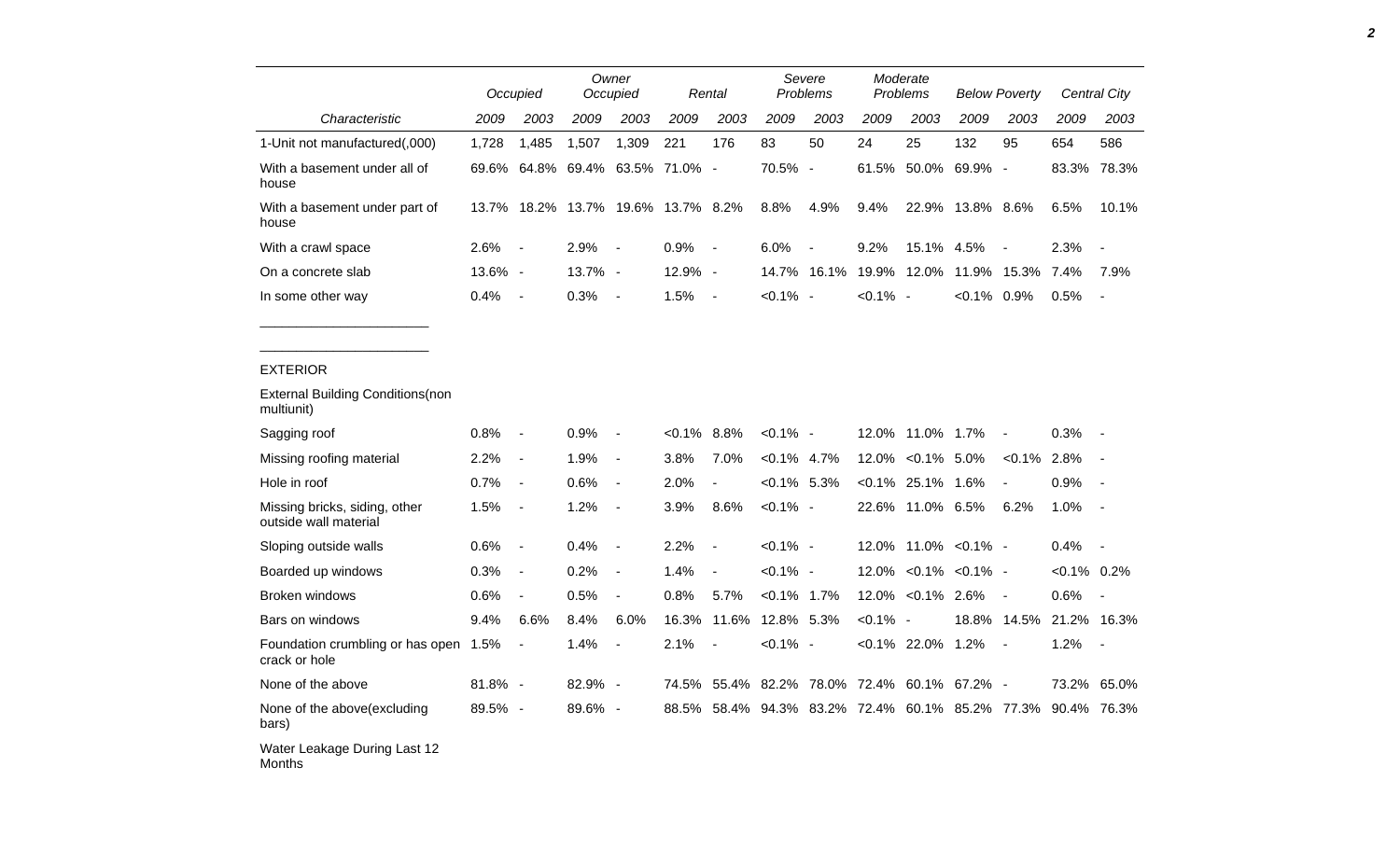|                                         |      | Occupied                 |                | Owner<br>Occupied        |      | Rental                   |                | Severe<br>Problems |                        | Moderate<br>Problems |                | <b>Below Poverty</b> |      | <b>Central City</b>      |
|-----------------------------------------|------|--------------------------|----------------|--------------------------|------|--------------------------|----------------|--------------------|------------------------|----------------------|----------------|----------------------|------|--------------------------|
| Characteristic                          | 2009 | 2003                     | 2009           | 2003                     | 2009 | 2003                     | 2009           | 2003               | 2009                   | 2003                 | 2009           | 2003                 | 2009 | 2003                     |
| With leakage from outside<br>structure  | 5.8% | 9.7%                     | 5.5%           | 9.7%                     | 6.1% | 9.6%                     | 7.6%           |                    | 13.6% 12.7% 32.9%      |                      | 6.3%           | 7.6%                 | 4.8% | 10.0%                    |
| Roof                                    | 3.0% | $\overline{\phantom{a}}$ | 2.8%           | $\blacksquare$           | 3.1% | 5.7%                     | 4.2%           | 10.2% 6.4%         |                        | 20.2% 2.9%           |                | $\blacksquare$       | 2.4% | 5.3%                     |
| <b>Basement leak</b>                    | 1.0% | $\sim$ $-$               | 2.0%           | $\blacksquare$           | 0.1% | $\overline{\phantom{a}}$ | $< 0.1\%$ -    |                    | 1.7%                   | $\blacksquare$       | $< 0.1\%$ 1.0% |                      | 0.3% | $\overline{\phantom{a}}$ |
| Walls, closed windows, or doors<br>leak | 1.1% | $\sim$ $-$               | 0.5%           | $\blacksquare$           | 1.7% | $\blacksquare$           | 2.7%           | 7.2%               | 4.7%                   | 18.2% 1.3%           |                |                      | 1.3% | $\overline{\phantom{a}}$ |
| Other or Unknown exterior Leak          | 1.0% | $\sim$                   | 0.4%           | $\blacksquare$           | 1.5% | $\overline{\phantom{a}}$ | 1.1%           | $\sim$             | 2.7%                   | $\sim$               | 2.3%           | $\sim$ $-$           | 1.2% | $\sim$                   |
|                                         |      |                          |                |                          |      |                          |                |                    |                        |                      |                |                      |      |                          |
| <b>INTERIOR</b>                         |      |                          |                |                          |      |                          |                |                    |                        |                      |                |                      |      |                          |
| Damage                                  |      |                          |                |                          |      |                          |                |                    |                        |                      |                |                      |      |                          |
| Holes in floors                         | 1.1% | $\blacksquare$           | 0.5%           | $\blacksquare$           | 1.7% | $\overline{\phantom{a}}$ | 5.6%           | 13.6% 8.0%         |                        | 11.2% 1.9%           |                | 6.5%                 | 1.3% |                          |
| Open cracks or holes                    | 5.0% | 8.2%                     | 3.0%           | $\blacksquare$           | 6.8% | 13.0%                    | 8.3%           |                    | 23.5% 30.8% 46.0% 8.4% |                      |                | 15.7%                | 5.7% | 10.5%                    |
| Broken plaster or peeling paint         | 2.3% | 5.2%                     | 0.8%           | $\sim$                   | 3.7% | 7.9%                     | 9.6%           |                    | 16.8% 24.6% 35.2% 3.2% |                      |                | 8.8%                 | 3.0% | 6.7%                     |
| Water Leakage During Last 12<br>Months  |      |                          |                |                          |      |                          |                |                    |                        |                      |                |                      |      |                          |
| With leakage from inside structure 7.7% |      | 10.2% 4.5%               |                | 5.7%                     |      | 10.6% 13.9% 9.4%         |                |                    | 21.9% 32.1% 43.5% 9.2% |                      |                | 13.5% 8.6%           |      | 12.6%                    |
| Fixtures backed up or overflowed        | 1.3% | $\blacksquare$           | 1.0%           | $\blacksquare$           | 1.6% | $\sim$                   | 2.2%           | 5.2%               | 7.1%                   | 18.8% 2.1%           |                | 5.6%                 | 1.3% | $\overline{a}$           |
| Pipes leaked                            | 4.3% | 5.9%                     | 2.5%           | $\blacksquare$           | 6.0% | $9.0\%$                  | 5.8%           | 12.2%              |                        | 18.4% 27.9%          | 5.0%           | 6.8%                 | 4.9% | 7.5%                     |
| Broken water heater                     | 0.2% | $\blacksquare$           | $< 0.1\%$ 0.4% |                          | 0.4% | $\blacksquare$           | $< 0.1\%$ 2.9% |                    | 2.8%                   | 6.1%                 | $< 0.1\%$ 1.5% |                      | 0.3% | $\blacksquare$           |
|                                         | 2.2% | $\overline{\phantom{a}}$ | 1.0%           | $\overline{\phantom{a}}$ | 3.4% | $\overline{\phantom{a}}$ | 2.8%           |                    | 10.8% 14.8% 12.2% 2.9% |                      |                | $\blacksquare$       | 2.7% |                          |

| Signs of rats in last 3 mon. | $0.6\%$ - | $0.1\%$ - | $1.1\%$ - |  |  | 1.9% 9.4% 4.0% 20.2% 1.2% 8.7% 0.8% -                       |  |  |
|------------------------------|-----------|-----------|-----------|--|--|-------------------------------------------------------------|--|--|
| Signs of mice in last 3 mon. |           |           |           |  |  | 13.7% 21.8% 13.7% 20.1% 25.6% 49.9% 15.8% 23.5% 11.0% 18.4% |  |  |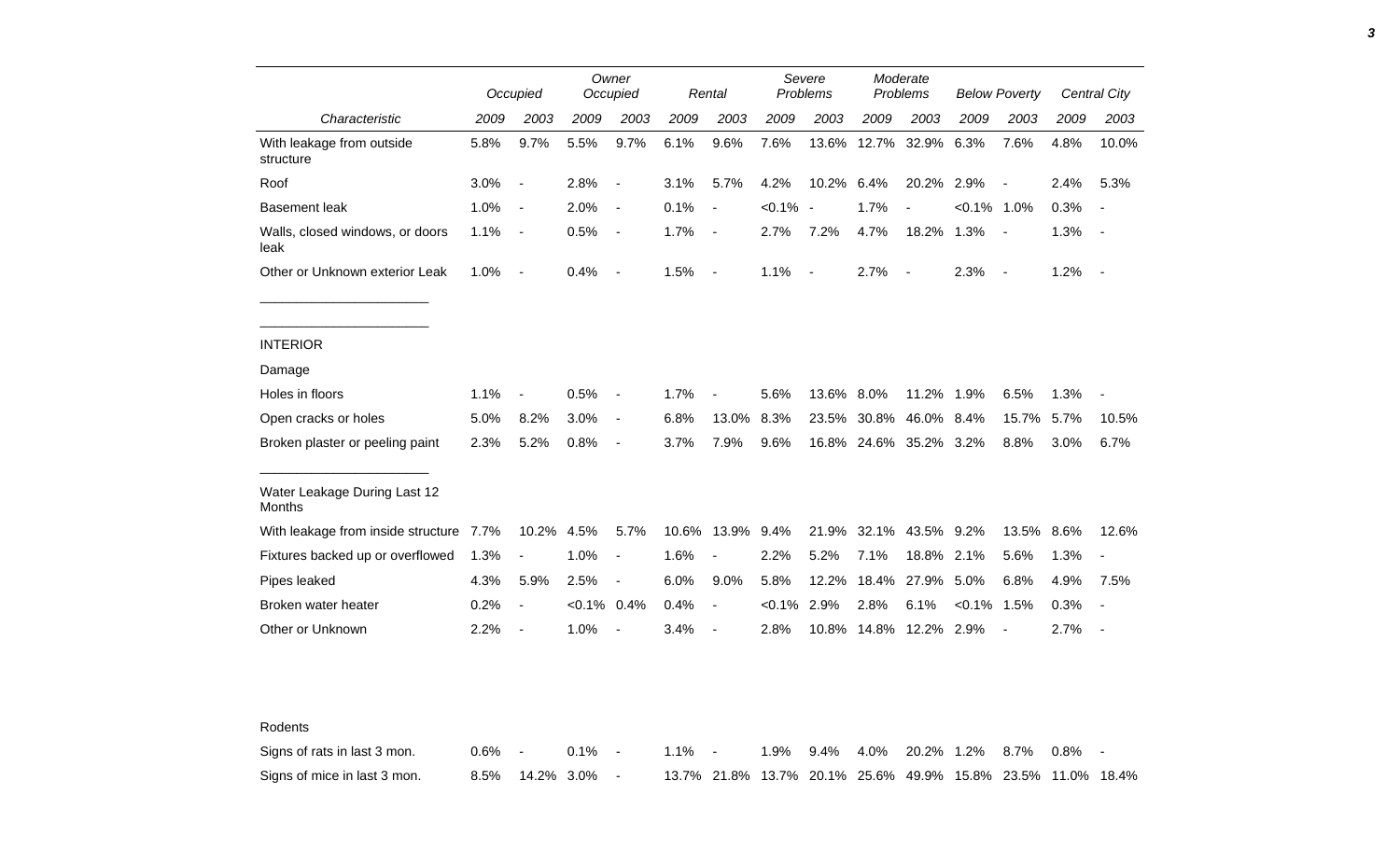|                                                           |             | Occupied                 |             | Owner<br>Occupied        |                | Rental                   |                | Severe<br>Problems       |             | Moderate<br>Problems     |                | <b>Below Poverty</b>     |                | Central City             |
|-----------------------------------------------------------|-------------|--------------------------|-------------|--------------------------|----------------|--------------------------|----------------|--------------------------|-------------|--------------------------|----------------|--------------------------|----------------|--------------------------|
| Characteristic                                            | 2009        | 2003                     | 2009        | 2003                     | 2009           | 2003                     | 2009           | 2003                     | 2009        | 2003                     | 2009           | 2003                     | 2009           | 2003                     |
| Signs of rodents, not sure which<br>kind in last 3 mon.   | 0.6%        | $\overline{\phantom{a}}$ | 0.1%        | $\overline{\phantom{a}}$ | 1.1%           | $\blacksquare$           | 1.0%           | $\blacksquare$           | 2.4%        | $\blacksquare$           | 1.4%           | $\overline{\phantom{a}}$ | 0.9%           | $\overline{\phantom{a}}$ |
| Electrical                                                |             |                          |             |                          |                |                          |                |                          |             |                          |                |                          |                |                          |
| No electrical wiring                                      | $< 0.1\%$ - |                          | $< 0.1\%$ - |                          | $< 0.1\%$ 0.2% |                          | $< 0.1\%$ -    |                          | $< 0.1\%$ - |                          | $< 0.1\%$ 0.4% |                          | $< 0.1\%$ 0.2% |                          |
| <b>Exposed wiring</b>                                     | 0.3%        | $\overline{\phantom{a}}$ | $< 0.1\%$   | 1.1%                     | 0.6%           | $\overline{\phantom{a}}$ | 1.0%           | $\blacksquare$           | 1.6%        | $\overline{\phantom{a}}$ | 1.2%           | $\overline{\phantom{a}}$ | 0.4%           |                          |
| Rooms without electric outlets                            | 1.2%        | $\overline{\phantom{a}}$ | 0.7%        | $\blacksquare$           | 1.6%           | $\overline{\phantom{a}}$ | 2.7%           | $\overline{\phantom{a}}$ | 1.6%        | $\overline{\phantom{a}}$ | 2.2%           | $\overline{\phantom{a}}$ | 1.3%           |                          |
| Fuses/breakers blown in last 3<br>mon.                    | 4.4%        | 9.0%                     | 4.6%        | 9.1%                     | 4.3%           | 8.9%                     | 7.9%           | 9.4%                     | 5.5%        | 11.7%                    | 3.9%           | 7.5%                     | 3.6%           | 9.4%                     |
| Sanitation                                                |             |                          |             |                          |                |                          |                |                          |             |                          |                |                          |                |                          |
| Lacking complete kitchen facilities                       | 2.6%        | $\overline{\phantom{a}}$ | 1.6%        | $\overline{\phantom{a}}$ | 3.6%           |                          | 2.9%           | $\blacksquare$           | 75.5%       | 40.1%                    | 3.3%           | $\overline{\phantom{a}}$ | 3.3%           |                          |
| Lacking some or all plumbing<br>facilities                | 4.9%        | $\overline{\phantom{a}}$ | 4.0%        | $\overline{\phantom{a}}$ | 5.8%           | 2.6%                     |                | 77.8% 56.6%              | 1.6%        |                          | 3.6%           | $\overline{\phantom{a}}$ | 6.4%           | 2.8%                     |
| Water not safe to drink                                   | 5.8%        | 9.8%                     | 5.1%        | 6.7%                     | 6.4%           | 12.2%                    | 7.9%           | 18.4%                    | 8.1%        | 29.9%                    | 6.7%           | 13.6%                    | 4.7%           | 11.0%                    |
| Water stoppage in last 3 mon.                             | 2.3%        | $\overline{\phantom{a}}$ | 0.9%        | $\blacksquare$           | 3.6%           | $\blacksquare$           | 7.5%           | 7.0%                     | 9.9%        | 15.8%                    | 4.0%           | 5.5%                     | 2.6%           |                          |
| No flush toilets working some time 2.0%<br>in last 3 mon. |             | $\overline{\phantom{a}}$ | 0.3%        | $\overline{\phantom{a}}$ | 3.6%           | $\overline{\phantom{a}}$ | 4.2%           | 9.4%                     | 8.6%        | 18.0%                    | 3.7%           | 5.6%                     | 2.6%           | $\sim$                   |
| With sewage disposal<br>breakdowns in last 3 mon.         | 0.7%        |                          | 0.8%        |                          | 0.7%           | $\overline{\phantom{a}}$ | $< 0.1\%$ 3.4% |                          | 3.5%        | $\overline{\phantom{a}}$ | 1.0%           | $\sim$                   | 0.7%           | $\overline{\phantom{a}}$ |
| Septic tank, cesspool, chemical<br>toilet                 | 6.8%        | $\overline{\phantom{a}}$ |             | 12.5% 13.7% 1.5%         |                | $\blacksquare$           | 3.9%           | $\overline{\phantom{a}}$ | 3.2%        | $\sim$                   | 2.2%           | $\sim$                   | 0.1%           | $\sim$                   |
| With septic tank or cesspool<br>breakdowns in last 3 mon. | $< 0.1\%$ - |                          | $< 0.1\%$ - |                          | $< 0.1\%$ -    |                          | $< 0.1\%$ -    |                          | $< 0.1\%$ - |                          | $< 0.1\%$ -    |                          | $< 0.1\%$ -    |                          |

*4*

## HEATING/FUEL

Main Heating Equipment

| Warm-air furnace          |  | 23.9% 17.8% 28.5% 22.1% 19.6% 14.4% 25.4% 19.8% 24.7% 9.3% 21.0% 14.9% 21.6% 16.3% |  |  |  |                     |             |  |
|---------------------------|--|------------------------------------------------------------------------------------|--|--|--|---------------------|-------------|--|
| Steam or hot water system |  | 71.3% 76.7% 67.6% 73.6% 74.8% 79.2% 69.3%                                          |  |  |  | 72.1% 79.4% 74.1% - | 73.7% 78.7% |  |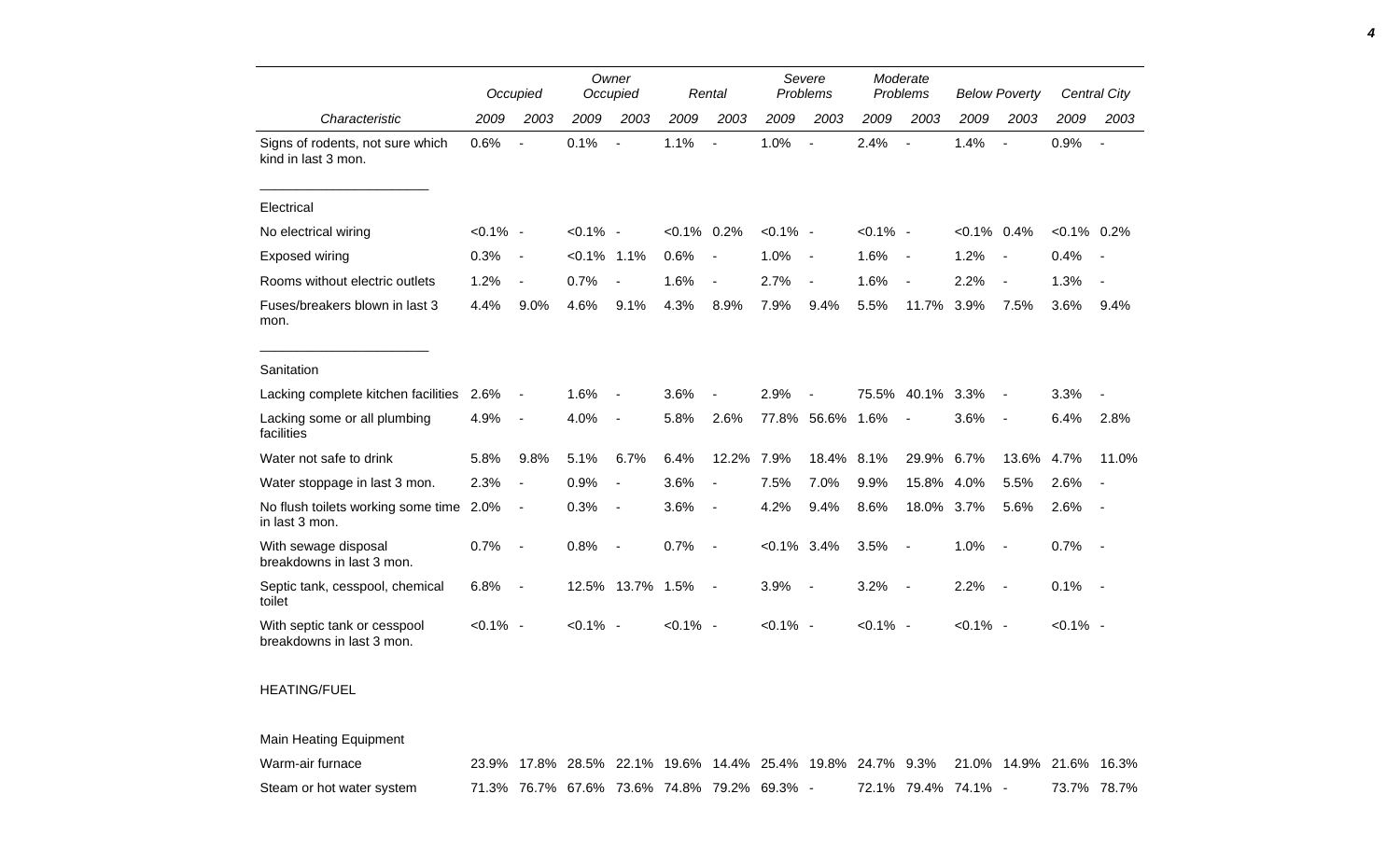|                                                         |             | Occupied                 |                                                                               | Owner<br>Occupied        |                | Rental                   |                | Severe<br>Problems                                   |                   | Moderate<br>Problems     |               | <b>Below Poverty</b>     |             | Central City             |
|---------------------------------------------------------|-------------|--------------------------|-------------------------------------------------------------------------------|--------------------------|----------------|--------------------------|----------------|------------------------------------------------------|-------------------|--------------------------|---------------|--------------------------|-------------|--------------------------|
| Characteristic                                          | 2009        | 2003                     | 2009                                                                          | 2003                     | 2009           | 2003                     | 2009           | 2003                                                 | 2009              | 2003                     | 2009          | 2003                     | 2009        | 2003                     |
| Electric heat pump                                      | 0.5%        | $\blacksquare$           | 0.5%                                                                          | $\overline{\phantom{a}}$ | 0.4%           | $\overline{\phantom{a}}$ | $< 0.1\%$ 1.1% |                                                      | 1.6%              | $\overline{\phantom{a}}$ | 0.4%          |                          | 0.4%        | $\overline{\phantom{a}}$ |
| Built-in electric units                                 | 1.8%        | $\blacksquare$           | 1.2%                                                                          | $\overline{\phantom{a}}$ | 2.4%           | $\overline{\phantom{a}}$ | 3.7%           | $\overline{\phantom{a}}$                             | $< 0.1\%$ 6.8%    |                          | 1.1%          | $\overline{\phantom{a}}$ | 1.6%        | $\blacksquare$           |
| Floor, wall, or other built-in hot air<br>without ducts | 1.9%        | $\blacksquare$           | 1.3%                                                                          | $\blacksquare$           | 2.5%           | $\overline{\phantom{a}}$ | 1.6%           | $\sim$                                               | $< 0.1\%$ 2.3%    |                          | 2.9%          | $\overline{\phantom{a}}$ | 2.1%        | $\overline{\phantom{a}}$ |
| Room heaters with flue                                  | 0.3%        | $\blacksquare$           | 0.3%                                                                          | $\blacksquare$           | 0.2%           | $\overline{\phantom{a}}$ | $< 0.1\%$ -    |                                                      | $< 0.1\%$ -       |                          | 0.2%          | $\sim$                   | 0.4%        | $\sim$ $-$               |
| Room heaters without flue                               | $< 0.1\%$ - |                          | $< 0.1\%$ -                                                                   |                          | $< 0.1\%$ -    |                          | $< 0.1\%$ -    |                                                      | $< 0.1\%$ -       |                          | $< 0.1\%$ -   |                          | $< 0.1\%$ - |                          |
| Portable electric heaters                               | $< 0.1\%$ - |                          | 0.1%                                                                          | $\blacksquare$           | $< 0.1\%$ 0.2% |                          | $< 0.1\%$ 1.4% |                                                      | $< 0.1\%$ 0.5%    |                          | $<0.1\%$ 0.5% |                          | 0.1%        |                          |
| Other                                                   | 0.3%        | $\blacksquare$           | 0.5%                                                                          | $\blacksquare$           | 0.2%           | $\blacksquare$           | $< 0.1\%$ -    |                                                      | 1.6%              | $\sim$ $-$               | 0.3%          | $\overline{\phantom{a}}$ | 0.2%        | $\blacksquare$           |
| <b>Water Heating Fuel</b>                               |             |                          |                                                                               |                          |                |                          |                |                                                      |                   |                          |               |                          |             |                          |
| Electricity                                             | 5.3%        | 4.5%                     | 5.5%                                                                          |                          | 5.0%           | 3.9%                     | 5.3%           | 7.6%                                                 | 5.5%              | 2.4%                     | 4.0%          |                          | 4.4%        |                          |
| Gas, LP/bottled gas                                     | 54.3%       | 46.7%                    | 60.1%                                                                         | 55.7%                    | 48.9%          | 39.6%                    | 52.9%          | 39.0%                                                | 34.6%             | 39.6%                    |               | 53.9% 39.1%              | 56.1% 46.2% |                          |
| Fuel oil                                                | 40.3%       | 48.4%                    | 34.3%                                                                         | 38.8%                    | 45.9%          | 56.0%                    |                | 41.9% 53.3% 59.9% -                                  |                   |                          |               | 42.1% 55.8%              | 39.5%       | 49.5%                    |
| Other                                                   | 0.1%        | $\overline{\phantom{a}}$ | 0.1%                                                                          | $\blacksquare$           | 0.1%           | $\overline{\phantom{a}}$ | $< 0.1\%$ -    |                                                      | $< 0.1\%$ 1.0%    |                          | $<0.1\%$ 0.3% |                          | 0.1%        | $\overline{\phantom{a}}$ |
| Clothes Dryer(,000)                                     | 1,806       | 1,550                    | 1,526                                                                         | 1,285                    | 280            | 264                      | 76             | 44                                                   | 39                | 52                       | 136           | 89                       | 747         | 681                      |
| Have Clothes Dryer                                      | 42.3%       |                          | 38.0% 73.8% -                                                                 |                          | 12.7%          | 11.6%                    | 28.9%          | 20.8%                                                | 28.1%             | 23.7%                    | 19.1%         | 14.0%                    | 26.0%       | 23.7%                    |
| Electricity                                             | 52.7%       |                          | 58.0% 50.5%                                                                   | 56.2%                    | 64.8% -        |                          | 48.7%          |                                                      | 81.1% 53.5% 79.0% |                          | 50.7%         | 69.2%                    | 45.2%       | 49.6%                    |
| Gas, LP gas (liquid propane)                            | 47.1%       |                          | 42.0% 49.3% 43.8% 35.2% 33.3% 51.3% 18.9% 46.5% 21.0% 49.3% 30.8% 54.5% 50.4% |                          |                |                          |                |                                                      |                   |                          |               |                          |             |                          |
| <b>Heating Problems</b>                                 |             |                          |                                                                               |                          |                |                          |                |                                                      |                   |                          |               |                          |             |                          |
| Uncomfortably cold for 24 hours<br>or more last winter  | 8.1%        | 11.3% 4.2%               |                                                                               | $\blacksquare$           |                |                          |                | 12.0% 17.3% 24.6% 47.6% 15.6% 29.7% 14.4% 17.6% 8.7% |                   |                          |               |                          |             | 13.9%                    |
| Heating equipment breakdowns                            | 3.7%        |                          | 1.8%                                                                          |                          | 5.6%           | 7.6%                     | 22.2%          | 39.5%                                                | 3.7%              | 6.1%                     | 5.7%          | 7.5%                     | 4.3%        | 5.9%                     |
| Other causes                                            | 4.0%        |                          | 2.0%                                                                          | $\blacksquare$           | 5.9%           | 7.0%                     | 7.8%           | $\sim$                                               |                   | 11.1% 16.1% 8.2%         |               | 7.6%                     | 4.3%        | 6.1%                     |
| Utility interruption                                    | 0.3%        | $\blacksquare$           | $< 0.1\%$ -                                                                   |                          | 0.5%           | $\blacksquare$           | 1.0%           | $\sim$                                               | $< 0.1\%$ 4.5%    |                          | 0.8%          |                          | 0.2%        |                          |
| Inadequate heating capacity                             | 1.7%        | $\blacksquare$           | 0.5%                                                                          | $\blacksquare$           | 2.8%           | $\sim$                   | 2.8%           | $\sim$                                               | 5.5%              | 5.9%                     | 5.0%          |                          | 2.1%        |                          |
| Inadequate insulation                                   | 0.5%        | $\blacksquare$           | 0.5%                                                                          | $\blacksquare$           | 0.4%           | $\blacksquare$           | $<0.1\%$ 3.3%  |                                                      | $< 0.1\%$ 4.9%    |                          | 0.4%          |                          | 0.6%        | $\overline{\phantom{a}}$ |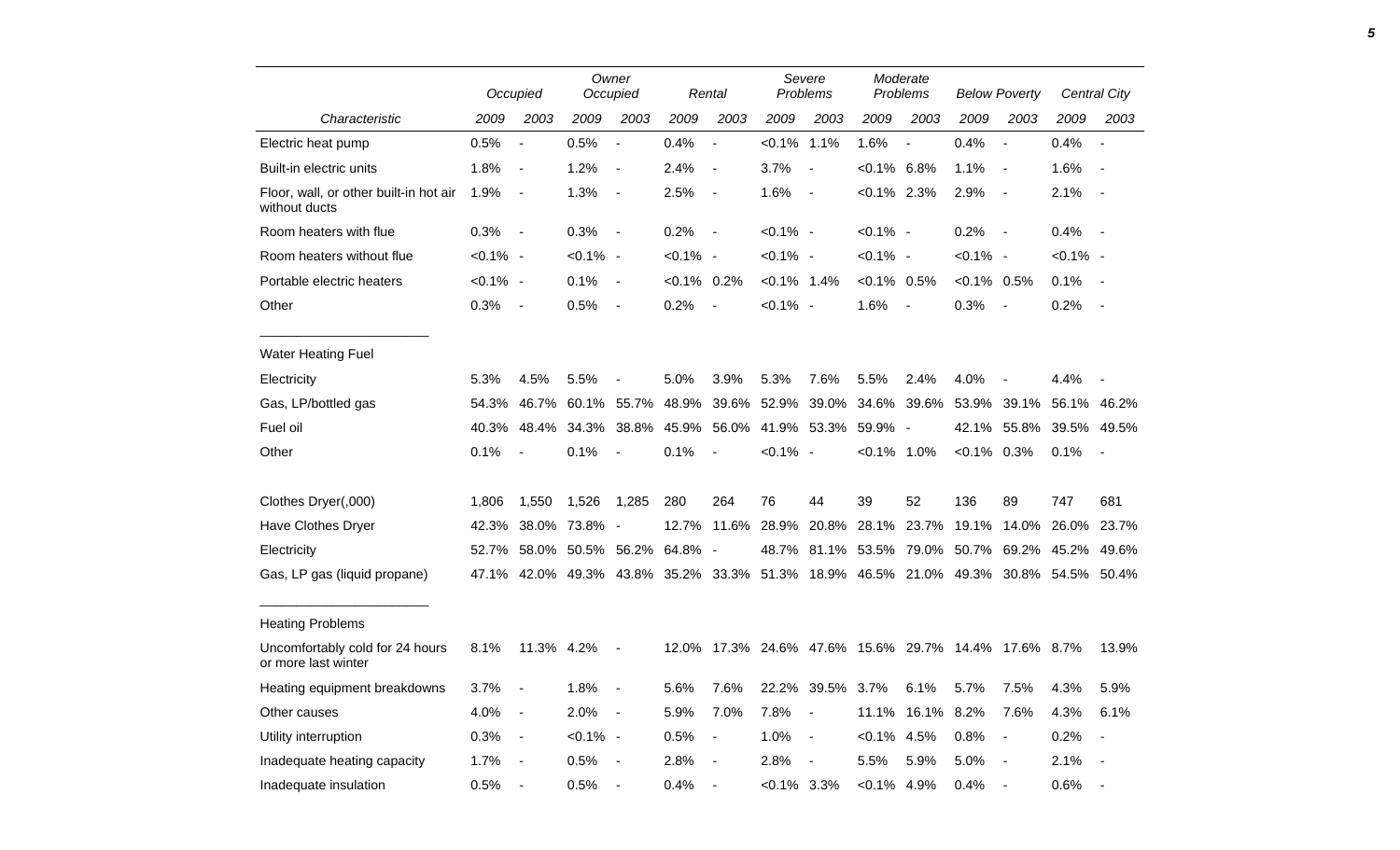|                                        |               | Occupied                 |                | Owner<br>Occupied        |                | Rental                   |                            | Severe<br>Problems |                | Moderate<br>Problems     |                                | <b>Below Poverty</b>     |                | <b>Central City</b>      |
|----------------------------------------|---------------|--------------------------|----------------|--------------------------|----------------|--------------------------|----------------------------|--------------------|----------------|--------------------------|--------------------------------|--------------------------|----------------|--------------------------|
| Characteristic                         | 2009          | 2003                     | 2009           | 2003                     | 2009           | 2003                     | 2009                       | 2003               | 2009           | 2003                     | 2009                           | 2003                     | 2009           | 2003                     |
| Cost of heating                        | 0.5%          | $\blacksquare$           | 0.2%           | $\overline{a}$           | 0.8%           | $\blacksquare$           | $< 0.1\%$ -                |                    | 3.4%           | $\blacksquare$           | 0.8%                           | $\blacksquare$           | 0.3%           | $\sim$                   |
| Other                                  | 1.3%          | $\blacksquare$           | 0.7%           | $\overline{\phantom{a}}$ | 1.9%           | $\overline{\phantom{a}}$ | 4.2%                       | $\blacksquare$     | 3.1%           | 8.5%                     | 2.0%                           | $\blacksquare$           | 1.1%           | $\sim$                   |
| SELECTED PHYSICAL<br><b>PROBLEMS</b>   |               |                          |                |                          |                |                          |                            |                    |                |                          |                                |                          |                |                          |
| Severe Physical Problems(,000)         | 264           | 211                      | 91             | 66                       | 173            | 145                      | 264                        | 211                |                |                          | 40                             | 44                       | 230            | 166                      |
| Severe physical problems               | 6.2%          | 5.2%                     | 4.4%           | $\overline{\phantom{a}}$ | 7.9%           | 6.4%                     | 100%                       | $\blacksquare$     |                |                          | 5.6%                           | 7.0%                     | 8.0%           | 5.8%                     |
| Plumbing                               | 4.8%          | $\blacksquare$           | 3.8%           | $\overline{\phantom{a}}$ | 5.8%           | 2.6%                     | 77.8%                      | 56.6%              |                |                          | 3.6%                           | $\overline{\phantom{a}}$ | 6.4%           | 2.8%                     |
| Heating                                | 1.3%          | $\overline{\phantom{a}}$ | 0.6%           | $\overline{\phantom{a}}$ | 2.0%           | $\overline{\phantom{a}}$ | 21.2%                      | 36.3%              |                | ÷.                       | 2.0%                           | $\overline{\phantom{a}}$ | 1.5%           | $\overline{\phantom{a}}$ |
| Electric                               | $< 0.1\%$ -   |                          | $< 0.1\%$ -    |                          | $< 0.1\%$ -    |                          | $< 0.1\%$                  | $1.1\%$            | $\overline{a}$ | L.                       | $< 0.1\%$ -                    |                          | $< 0.1\%$ -    |                          |
| Hallways                               | $< 0.1\%$ -   |                          | $< 0.1\%$ -    |                          | $< 0.1\%$ -    |                          | $< 0.1\%$ -                |                    |                | ×.                       | $< 0.1\%$ -                    |                          | $< 0.1\%$ -    |                          |
| Upkeep                                 | 0.1%          | $\overline{\phantom{a}}$ | $< 0.1\%$ -    |                          | 0.2%           | $\overline{\phantom{a}}$ | 2.0%                       | 7.5%               | $\mathbf{r}$   |                          | $< 0.1\%$ 2.1%                 |                          | 0.2%           | $\blacksquare$           |
| Moderate Physical<br>Problems(,000)    | 137           | 218                      | 44             | 32                       | 93             | 186                      | $\overline{a}$             |                    | 137            | 218                      | 32                             | 56                       | 115            | 193                      |
| Moderate physical problems             | 3.2%          | 5.3%                     | 2.1%           | $\overline{\phantom{a}}$ | 4.2%           | 8.2%                     | $\mathcal{L}_{\mathbf{z}}$ |                    | 100%           | $\overline{\phantom{a}}$ | 4.4%                           | 8.8%                     | 4.0%           | 6.7%                     |
| Plumbing                               | 0.2%          | $\overline{\phantom{a}}$ | $< 0.1\%$ 0.2% |                          | 0.3%           |                          |                            |                    | 5.5%           | 10.2%                    | 0.7%                           | $\frac{1}{2}$            | 0.3%           | $\overline{\phantom{a}}$ |
| Heating                                | $< 0.1\%$ -   |                          | $< 0.1\%$ -    |                          | $< 0.1\%$ 0.2% |                          |                            |                    | $< 0.1\%$      | 1.8%                     | $< 0.1\%$ 0.5%                 |                          | $< 0.1\%$ -    |                          |
| Upkeep                                 | 2.4%          | $\blacksquare$           | 1.6%           | $\blacksquare$           | 3.2%           |                          |                            | $\mathbf{r}$       |                | 75.5% 40.1% 2.9%         |                                | $\overline{\phantom{a}}$ | 3.0%           | $\sim$                   |
| Hallways                               | $<0.1\%$ 0.7% |                          | $< 0.1\%$ -    |                          | $< 0.1\%$ 1.1% |                          |                            |                    |                |                          | $< 0.1\%$ 12.2% $< 0.1\%$ 1.4% |                          | $< 0.1\%$ 0.9% |                          |
| Kitchen                                | 0.9%          | $\blacksquare$           | 0.7%           | $\blacksquare$           | 1.1%           |                          |                            |                    |                | 27.9% 48.6% 1.8%         |                                | $\blacksquare$           | 1.1%           | $\sim$                   |
| OVERALL OPINION OF<br><b>STRUCTURE</b> |               |                          |                |                          |                |                          |                            |                    |                |                          |                                |                          |                |                          |
| 1(worst)                               | 1.0%          | $\overline{\phantom{a}}$ | 0.4%           | $\overline{\phantom{a}}$ | 1.6%           | $\sim$                   | 4.4%                       | 5.2%               | 4.1%           | 8.0%                     | 1.5%                           | $\blacksquare$           | 1.2%           | $\sim$                   |
| $\overline{2}$                         | 0.2%          | $\blacksquare$           | 0.1%           | $\overline{\phantom{a}}$ | 0.3%           | $\overline{\phantom{a}}$ | $< 0.1\%$                  | 1.8%               | $< 0.1\%$ -    |                          | $< 0.1\%$ 0.4%                 |                          | 0.2%           | $\overline{\phantom{a}}$ |
| 3                                      | 0.7%          | $\blacksquare$           | 0.2%           | $\overline{\phantom{a}}$ | 1.1%           | $\overline{\phantom{a}}$ | 0.9%                       |                    | $<0.1\%$ 3.5%  |                          | 2.1%                           | $\overline{\phantom{a}}$ | 0.7%           | $\overline{\phantom{a}}$ |
| 4                                      | 1.2%          | $\sim$                   | 0.4%           | $\overline{a}$           | 2.0%           | $\overline{\phantom{a}}$ | 4.8%                       | $\blacksquare$     | 3.8%           | 8.2%                     | 1.9%                           | $\overline{\phantom{a}}$ | 1.5%           | $\overline{\phantom{a}}$ |